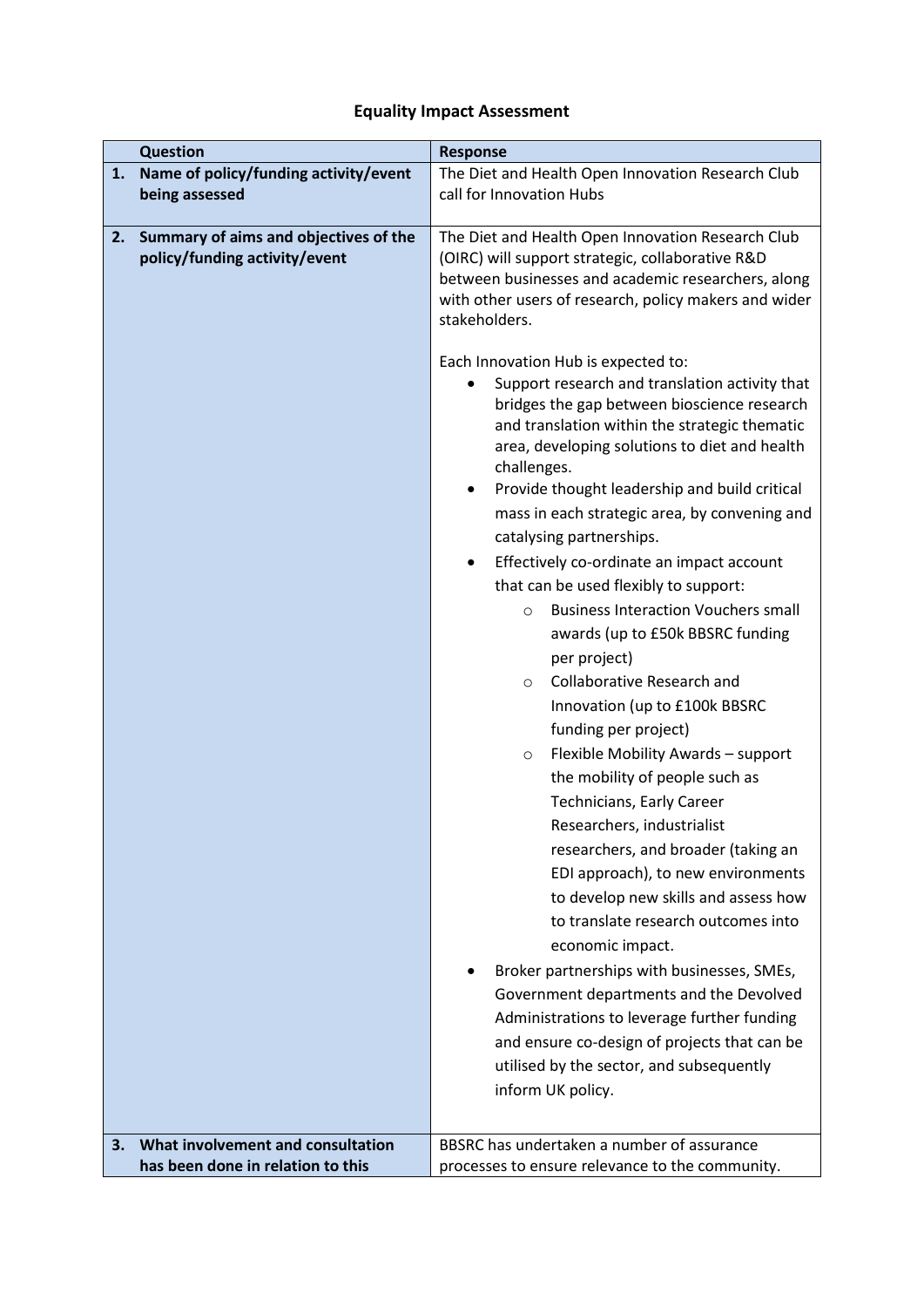| <b>policy?</b> (e.g. with relevant groups and | This includes undertaking a light-touch Review of    |
|-----------------------------------------------|------------------------------------------------------|
| stakeholders)                                 | previous investment (DRINC2), strategy development   |
|                                               | with BBSRC's Advisory Panels, working with food and  |
|                                               | stress-testing ideas with the diet and health        |
|                                               | community.                                           |
| 4. Who is affected by the policy/funding      | Short term - Panel members and applicants to the     |
| activity/event?                               | funding call.                                        |
|                                               |                                                      |
|                                               | Long-term - Public, Businesses, Policymakers, NGOs   |
|                                               | and Diet and Health Research and Innovation          |
|                                               | Communities                                          |
| 5. What are the arrangements for              | impact monitoring and review will be overseen by     |
| monitoring and reviewing the actual           | the Diet and Health Open Innovation Reearch Club     |
| impact of the policy/funding                  | <b>Steering Group</b>                                |
| activity/event?                               |                                                      |
|                                               | Research outcomes and impacts will also be collected |
|                                               |                                                      |
|                                               | ordination team.                                     |
|                                               | through ResearchFish and gathered by the OIRC Co-    |

| <b>Protected</b><br><b>Characteristic Group</b> | Is there a<br>potential for<br>positive or<br>negative<br>impact? | Please explain and give<br>examples of any<br>evidence/data used                                                                                                                                                                       | <b>Action to address</b><br>negative impact (e.g.<br>adjustment to the policy)                                                                                                                                                                                                                                                                                                                                                                                                                                                                                                                                                                                                             |
|-------------------------------------------------|-------------------------------------------------------------------|----------------------------------------------------------------------------------------------------------------------------------------------------------------------------------------------------------------------------------------|--------------------------------------------------------------------------------------------------------------------------------------------------------------------------------------------------------------------------------------------------------------------------------------------------------------------------------------------------------------------------------------------------------------------------------------------------------------------------------------------------------------------------------------------------------------------------------------------------------------------------------------------------------------------------------------------|
| <b>Disability</b>                               | Potentially<br>negative /<br>positive                             | 1. (Launch event) potential<br>difficulties understanding<br>discussion for those with<br>hearing/visual impairment.<br>2. (Panel/comms) potential<br>difficulties with<br>concentration for<br>attendees with neuro-<br>disabilities. | All applicants and panel<br>members will be asked to<br>highlight any personal<br>circumstances that will<br>need additional support.<br>1. Meeting will be held<br>online via Zoom<br>(limiting venue-based<br>accessibility issues.)<br>2. Closed captioning (cc)<br>can be arranged for<br>hearing impaired panel<br>members and slides<br>with be added to the<br>call guidance. Additional<br>support can be provided<br>to visually impaired<br>panel members upon<br>request - including<br>appropriate use of<br>colour/text size in all<br>guidance documents/<br>presentations.<br>3. BBSRC will ensure<br>that plenty of breaks<br>are built into the any<br>proposed activity, |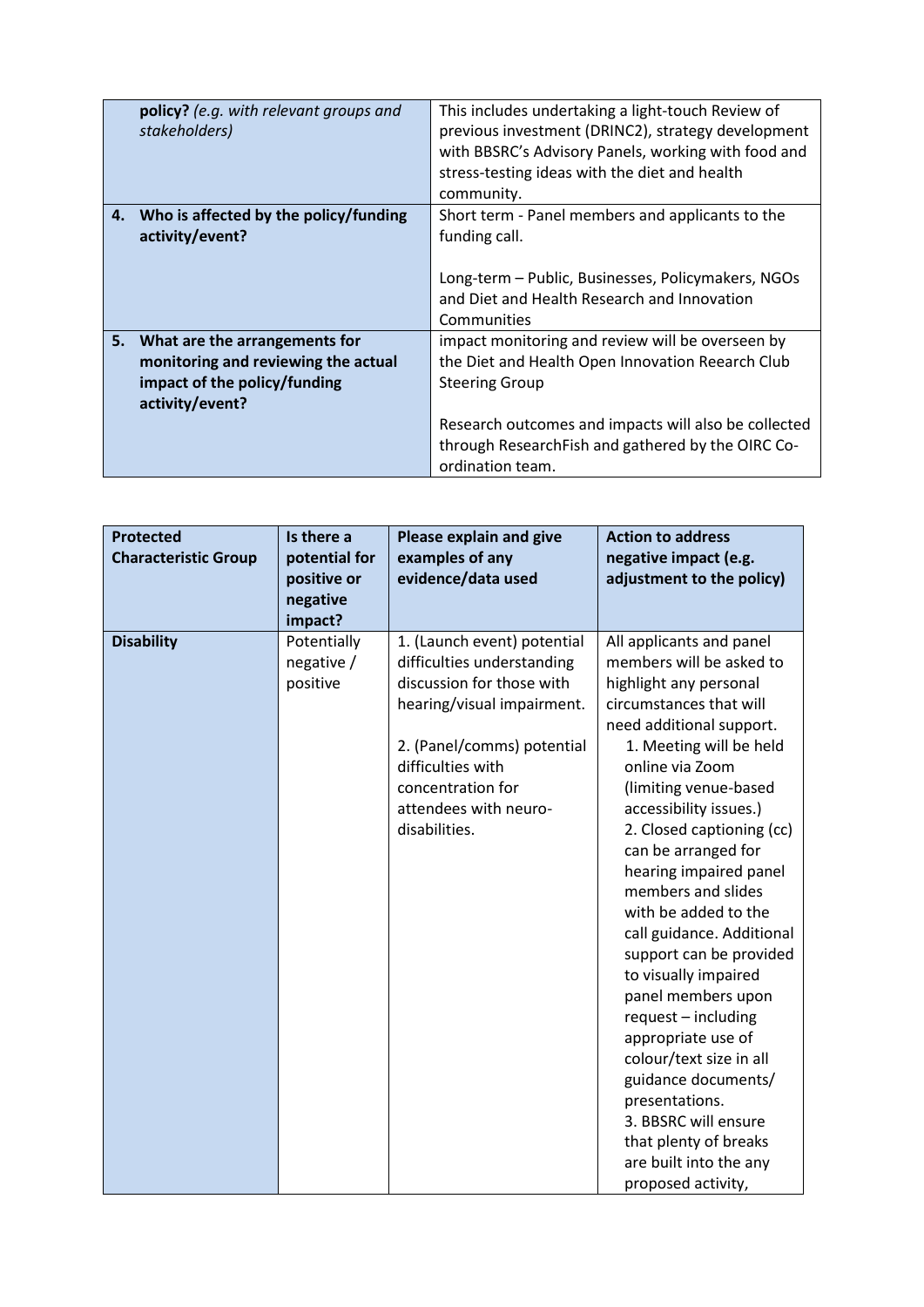|                                             |                                |                                                                                                                                                                                                                                                                                                                                                                                                                                                                                                                                               | including the launch<br>event, collaboration<br>event and panel<br>meetings. Supporting<br>communications will be<br>recorded and/or shared<br>online, (with capacity to<br>by inequalities.) share<br>modified versions for<br>specific needs at<br>request (cc/changed<br>colour/text size)                                                                                                                                                                                                                                                                                                                                                                                                                                                                                             |
|---------------------------------------------|--------------------------------|-----------------------------------------------------------------------------------------------------------------------------------------------------------------------------------------------------------------------------------------------------------------------------------------------------------------------------------------------------------------------------------------------------------------------------------------------------------------------------------------------------------------------------------------------|-------------------------------------------------------------------------------------------------------------------------------------------------------------------------------------------------------------------------------------------------------------------------------------------------------------------------------------------------------------------------------------------------------------------------------------------------------------------------------------------------------------------------------------------------------------------------------------------------------------------------------------------------------------------------------------------------------------------------------------------------------------------------------------------|
| <b>Gender reassignment</b>                  | No known<br>negative<br>impact |                                                                                                                                                                                                                                                                                                                                                                                                                                                                                                                                               |                                                                                                                                                                                                                                                                                                                                                                                                                                                                                                                                                                                                                                                                                                                                                                                           |
| <b>Marriage or civil</b><br>partnership     | No known<br>negative<br>impact |                                                                                                                                                                                                                                                                                                                                                                                                                                                                                                                                               |                                                                                                                                                                                                                                                                                                                                                                                                                                                                                                                                                                                                                                                                                                                                                                                           |
| <b>Pregnancy and</b><br>maternity/paternity | Potentially<br>negative        | 1. (Launch event) potential<br>difficulties attending<br>launch event<br>2. (Panel) potential<br>difficulties in managing<br>early childcare<br>responsibilities during<br>August Panel meeting.<br>3. (Applicants) potential<br>difficulties in preparing<br>application due to<br>alignment with Easter<br>holidays and associated<br>childcare responsibilities.<br>4. (Applicants) PI rebuttal<br>phase has potential overlap<br>with Summer, which could<br>create differential<br>pressures on those with<br>childcare responsibilities | 1. Launch event will be<br>held online via Zoom<br>(limiting venue-based<br>accessibility issues.)<br>2.a We will ensure that<br>plenty of breaks are built<br>into the launch event and<br>panel meetings, and can<br>ensure that panel member<br>participation is scheduled<br>according to childcare<br>responsibilities.<br>2.b Financial support will<br>be available to support<br>childcare costs on the day<br>of the panel meeting upon<br>request<br>3. We have built a<br>collaboration platform to<br>enable opportunities to<br>collaborate with the diet<br>and health community,<br>and provide maximum<br>accessibility to those<br>impacted by Easter<br>holidays.<br>4. Within the confines of<br>the budget spend<br>requirements, the funding<br>opportunity has been |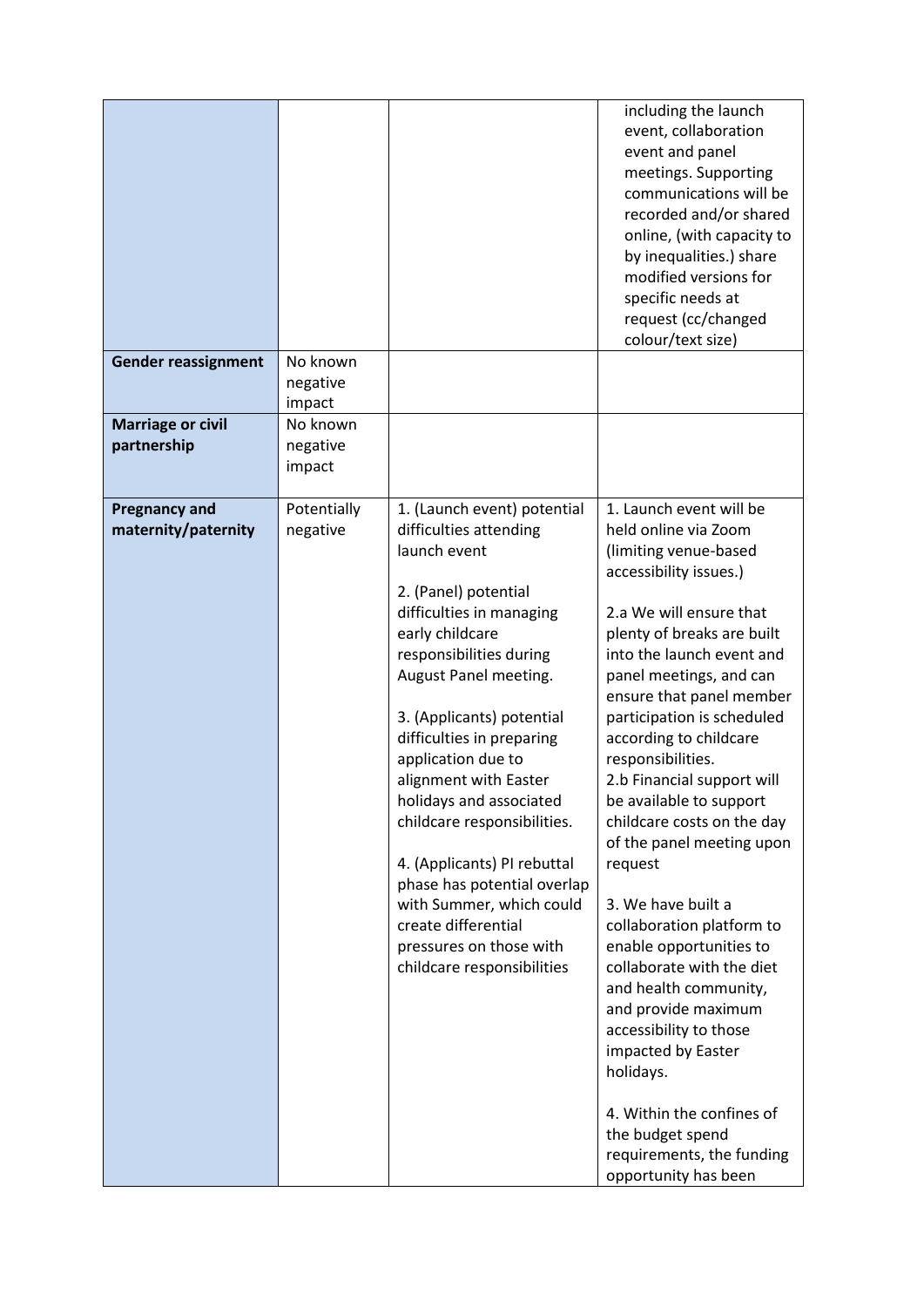|                           |                                |                                                                                                                                                                                             | designed to allow the<br>maximum possible time<br>application window and PI<br>rebuttal phase, whilst<br>safeguarding robust and<br>transparent peer review. |
|---------------------------|--------------------------------|---------------------------------------------------------------------------------------------------------------------------------------------------------------------------------------------|--------------------------------------------------------------------------------------------------------------------------------------------------------------|
| Race                      | No known<br>negative<br>impact |                                                                                                                                                                                             |                                                                                                                                                              |
| <b>Religion or belief</b> | Potentially<br>negative        | The call duration falls on<br>Easter Sunday. BBSRC is<br>providing multiple<br>opportunities to maximise<br>accessibility for those<br>affected by the call dates<br>over the Easter break. | Care has been taken to<br>ensure that key call dates<br>do not fall on cultural and<br>religious holidays where<br>possible                                  |
| <b>Sexual orientation</b> | No known<br>negative<br>impact |                                                                                                                                                                                             |                                                                                                                                                              |
| Sex (gender)              | No known<br>negative<br>impact |                                                                                                                                                                                             |                                                                                                                                                              |
| Age                       | No known<br>negative<br>impact |                                                                                                                                                                                             |                                                                                                                                                              |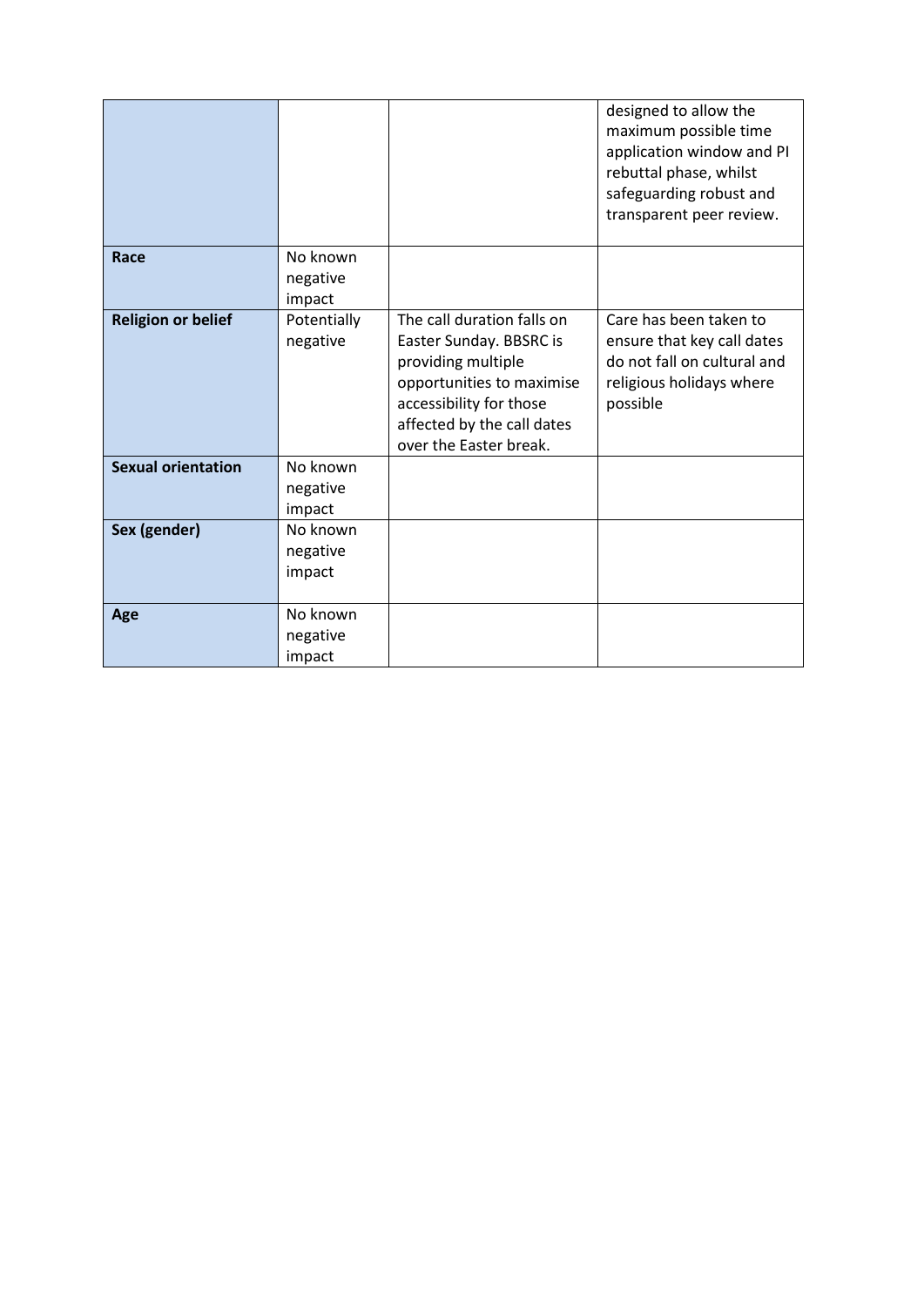## **Evaluation:**

| <b>Question</b>                                                                  | <b>Explanation / justification</b>                  |                                                      |  |
|----------------------------------------------------------------------------------|-----------------------------------------------------|------------------------------------------------------|--|
| Is it possible the proposed policy or activity                                   | The use of peer review during Summer could impact   |                                                      |  |
| or change in policy or activity could                                            | individuals with other significant work commitments |                                                      |  |
| discriminate or unfairly disadvantage                                            |                                                     | during the rebuttal phase, however this is not       |  |
| people?                                                                          |                                                     | expected to differentially impact any protected      |  |
|                                                                                  |                                                     | characteristic groups. BBSRC has also implemented a  |  |
|                                                                                  |                                                     | Collaboration platform to help provide opportunities |  |
|                                                                                  |                                                     | to develop proposals with the community and to       |  |
|                                                                                  |                                                     | mitigate challenges associated with the call.        |  |
|                                                                                  |                                                     |                                                      |  |
| <b>Final Decision:</b>                                                           | <b>Tick the</b>                                     | Include any explanation / justification              |  |
|                                                                                  | relevant                                            | required                                             |  |
|                                                                                  | box                                                 |                                                      |  |
| No barriers identified, therefore<br>1.                                          |                                                     |                                                      |  |
| activity will proceed.                                                           |                                                     |                                                      |  |
| You can decide to stop the policy or<br>2.                                       |                                                     |                                                      |  |
| practice at some point because the                                               |                                                     |                                                      |  |
| data shows bias towards one or more                                              |                                                     |                                                      |  |
| groups                                                                           |                                                     |                                                      |  |
| 3. You can adapt or change the policy in<br>a way which you think will eliminate |                                                     |                                                      |  |
| the bias                                                                         |                                                     |                                                      |  |
| Barriers and impact identified,<br>4.                                            | X                                                   | This activity will include mitigating                |  |
| however having considered all                                                    |                                                     | actions to attempt to eliminate bias. We             |  |
| available options carefully, there                                               |                                                     | have also discussed the potential                    |  |
| appear to be no other proportionate                                              |                                                     | barriers with Equality, Diversity and                |  |
| ways to achieve the aim of the policy                                            |                                                     | Inclusions teams within BBSRC to                     |  |
| or practice (e.g. in extreme cases or                                            |                                                     | understand potential barriers before                 |  |
| where positive action is taken).                                                 |                                                     | designing the processes.                             |  |
| Therefore you are going to proceed                                               |                                                     |                                                      |  |
| with caution with this policy or                                                 |                                                     |                                                      |  |
| practice knowing that it may favour                                              |                                                     |                                                      |  |
| some people less than others,                                                    |                                                     |                                                      |  |
| providing justification for this decision.                                       |                                                     |                                                      |  |

| Will this EIA be published* Yes/Not required<br>(*EIA's should be published alongside relevant<br>funding activities e.g. calls and events: | <b>Yes</b>        |
|---------------------------------------------------------------------------------------------------------------------------------------------|-------------------|
| Date completed:                                                                                                                             | <b>March 2022</b> |
| <b>Review date</b> (if applicable):                                                                                                         |                   |

**Change log**

| Name<br><b>Date</b> | <b>Version</b> | <b>Change</b> |
|---------------------|----------------|---------------|
|---------------------|----------------|---------------|